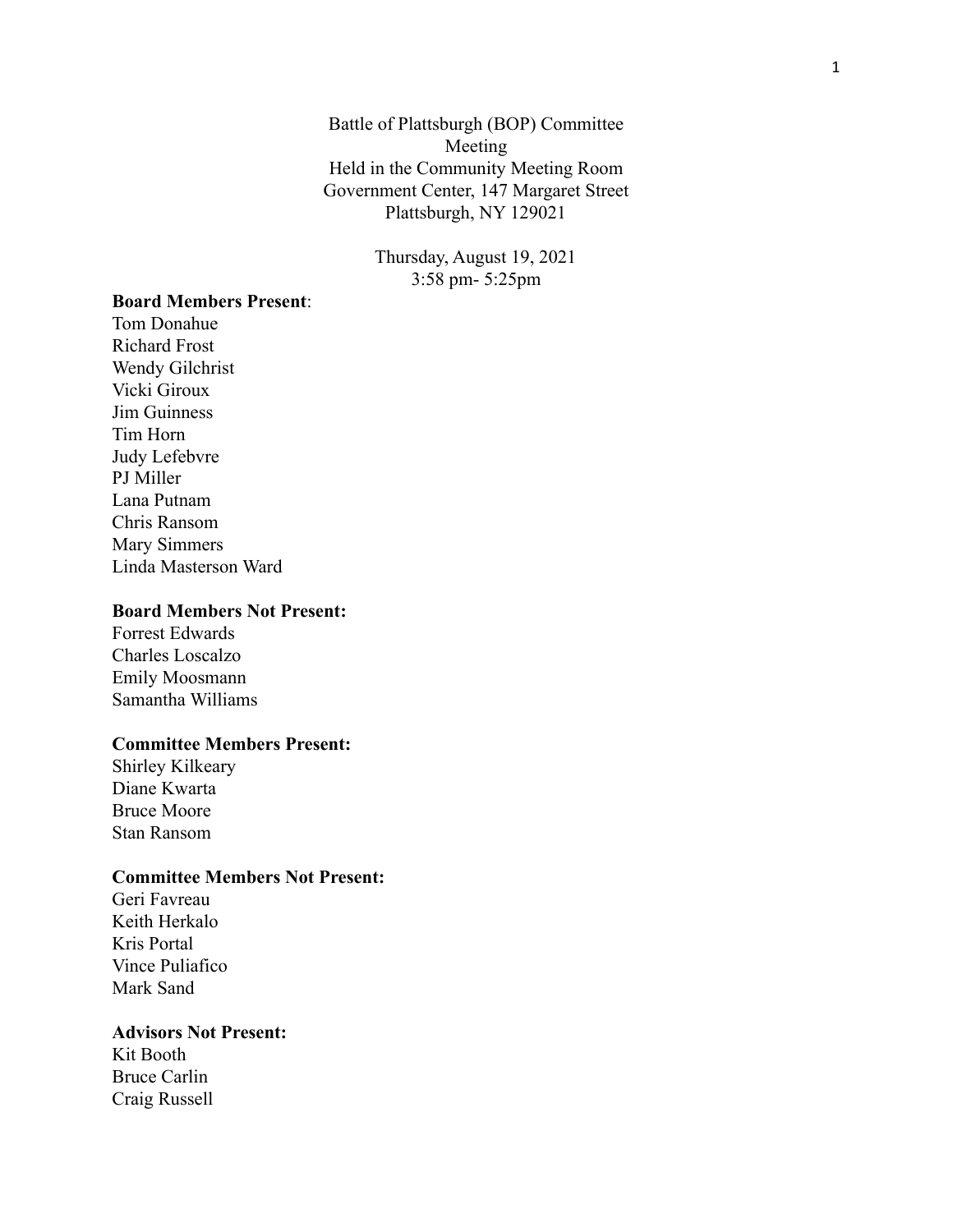### Gary VanCour

### **Welcome and Agenda**

President, Tom Donahue called the meeting of the Battle of Plattsburgh to order at 3:58 pm and welcomed everyone.

### **Volunteer**

A new volunteer, Shirley Kilkeary was welcomed.

### **Fund Raising**

Tom presented our needs for funding to Clinton County Legislature on August 18. He asked for \$5,000. His request will go to the Finance Committee on September 1.

### Buster's

There will be a fund raiser at Buster's on Wednesday, August 25 from 6:30pm to 9:30pm. Help is needed for the fundraiser including obtaining raffle items.

Plan to attend the fundraiser in period dress if possible. Please come at **4:30pm** if you can help setting up the raffle. Tom will be asking Walmart for a donation for the Buster's Fund Raiser. That might be raffled separately if it is a large price item like a flat screen TV.

Ideas: Raffle Quilt Raffle 50/50 Raffle Door Prizes Decorating in period theme Sell buttons (\$10.)

Tickets will be: \$1. for 1 ticket \$5. for 6 tickets \$10 for 15 tickets

Bid #

There was discussion about giving each person a bid #. Index cards could be used to record bidder's info and assign a bid #?

The bikes might be auctioned separately. Might want to extend through Saturday?

Various types of raffles were discussed. It was decided to go with the simplest type. In front of each raffle items will be a sign saying what the item is and its approximate value. There will also be a container. Individuals will purchase tickets and write their names and contact info on the back of the tickets and drop tickets into the containers in front of the item(s) they hope to win. At the end of the evening, a ticket will be pulled for each raffle item. Vicki said she had containers we can use and pens.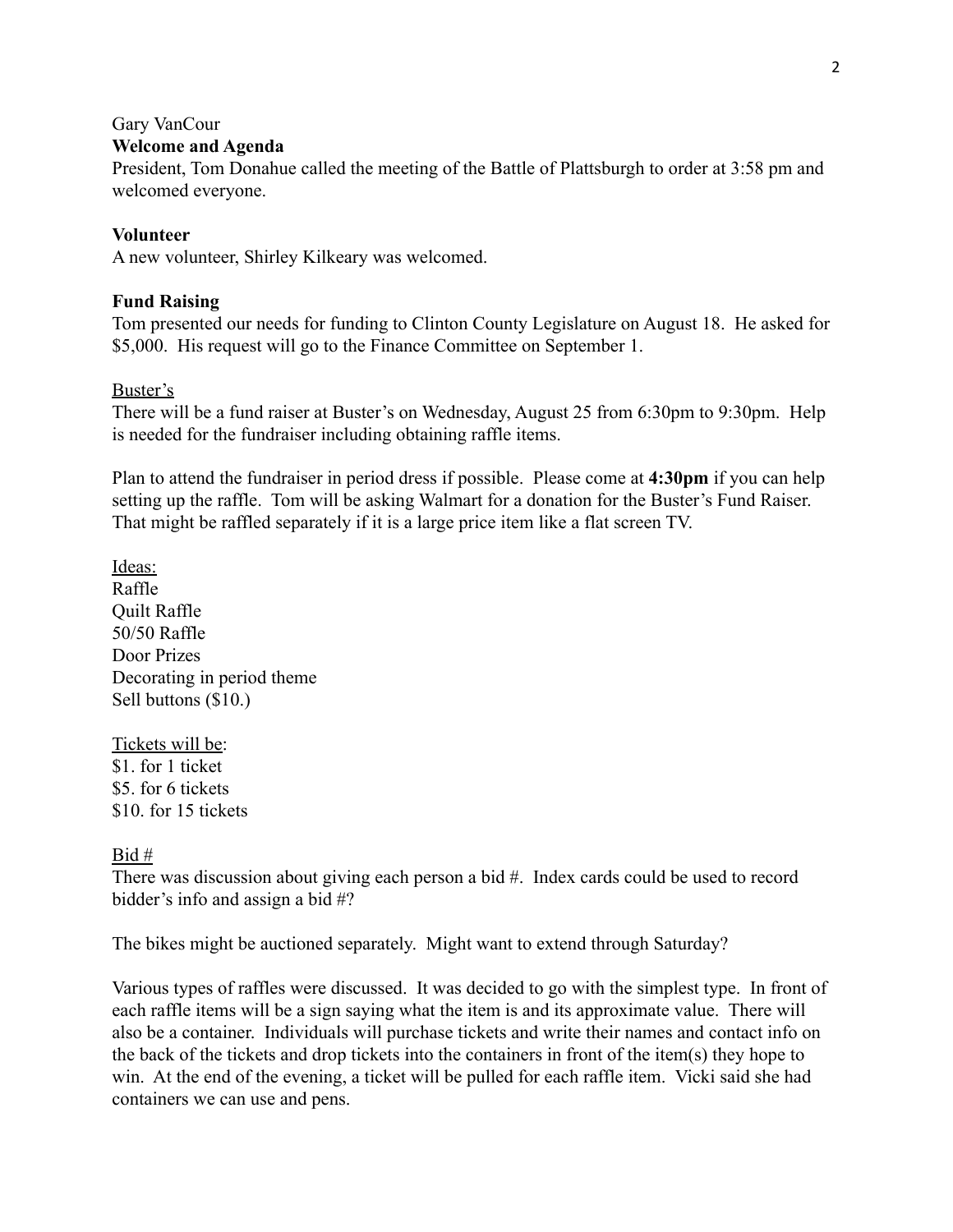PJ says that the Food Coop will provide a gift certificate for the fund raiser.

Band: Rod Driscoll with the "Adirondack" band will jam at Buster's for the evening. We will buy them dinner for their contribution.

# **Restaurants**

Tom received a \$20. gift certificate from Koffee Kat. They will also give 10% to those with buttons. Tom asked if there were volunteers who might approach downtown restaurants to see if they would also give 10% off to those with buttons.

# **Publicity**

There will be a Press Conference on Tuesday, August 24 at City Hall at noon. Come in period dress if possible.

Posters were handed out for distribution.

Linda has signs that need to be placed.

# **Food Trucks**

Tom is working on food trucks, and he needs suggestions. He has contracted with:

- 1. Bunz On the Fun
- 2. Traveling Kitchen (Prue from Peru)
- 3. Ice Cream Frosty Cow

If you have any ideas, let Tom know. We would like food trucks for Sept 10, 11 and 12.

## **Buttons**

Tim said buttons are distributed including a package he gave to Stan to sell at Rotary. He has about 175 buttons left. We might need to order more buttons. Tom suggested that Tim let Linda know. Buttons will be sold for \$10. which will include the program with map. Need volunteer ribbons.

## **Museums**

Judy will check to see if the museums will be open.

## **Run & Firetruck Pull**

Mary Simmers reported on the run and Firetruck Pull. Mary still needs officials for the Firetruck Pull. Vicki will ask Rick Hazen for ideas.

# **Riverside Cemetery Memorial**

Tim Horn said preparations are almost final. He has the program almost ready for printing. Probably need about 100 copies of the program.

# **Court House Bell**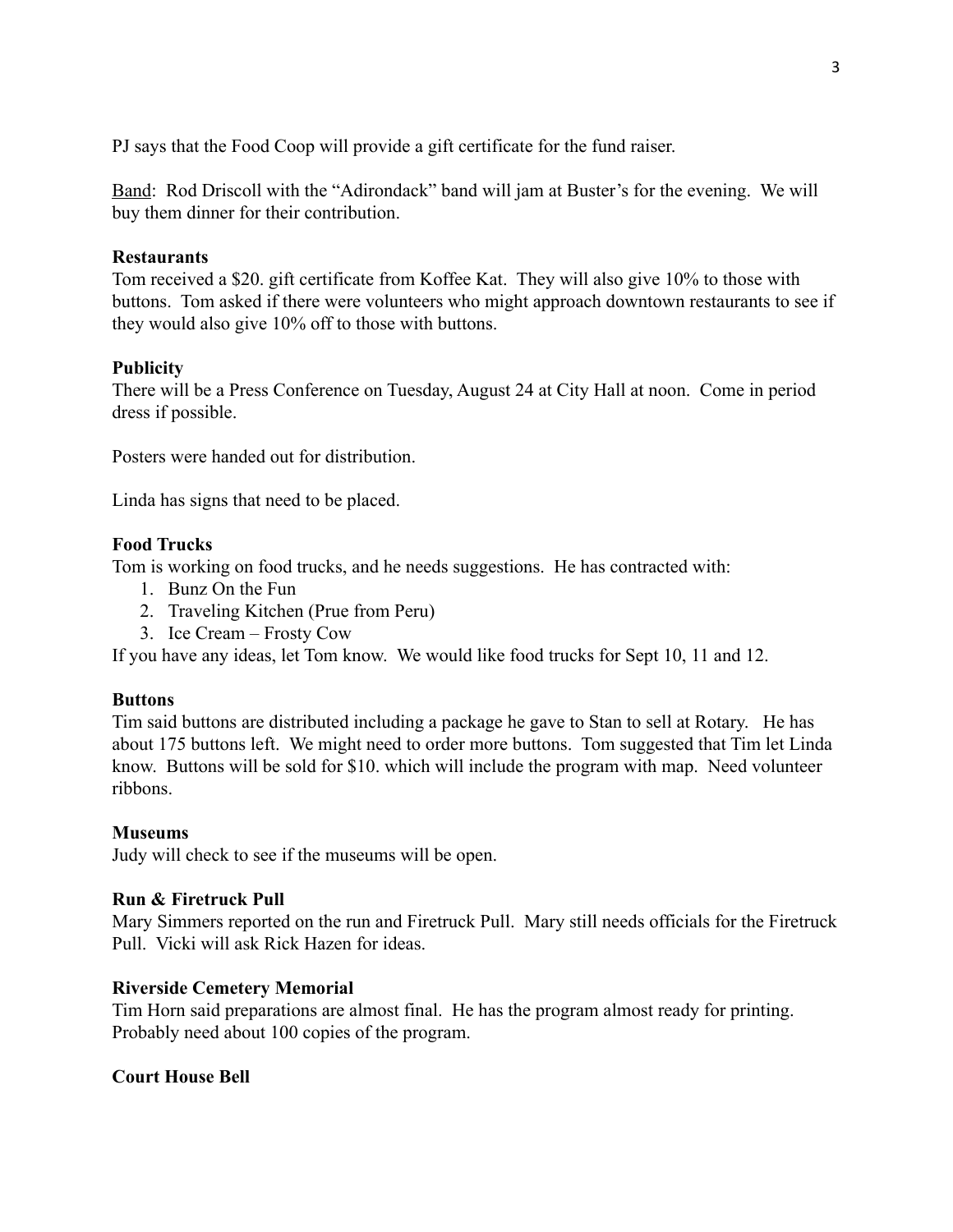Tom gave some history about the Court House Bell. We hope to ring it before the parade. The bell has not been rung in years. Chris and Stan will word process the history so we can have handouts to give out at the Commemoration.

# **City Hall**

We have two historians who will be at City Hall.

## **Reenactors**

PJ reported that they may have 15-25 reenactors at Kent Delord House. They may have a boat on the lawn. They probably will not do the fashion show or court case this year. A few reenactors will be at Valcour on Thursday including Craig Russell, Matt Boire, John Rock, Vince Puliafico and PJ Miller.

### **Ball**

Wendy said that she is set for Ball. She has people to decorate. Wendy has a meeting with Courtney Meisenheimer on August 24. Wendy will send Tom information on musicians.

### **Gazebo near Kent Delord**

A minister is needed for the service. Vicki suggested contacting Mark Bennett.

### **Donation Jars**

The plan is to have donation jars are all events. (History is free…Preserving it is not.)

### **Old Post Cemetery**

Judy said that the memorial is all set. She explained the signs that will be placed near graves in the Old Post Cemetery. They will be placed on Wednesday, Sept 8. She has put together a "map" of the graves in the cemetery. She will have a list of those buried and the map available at the gate to the cemetery. The memorial service is all set. Mr. Herkalo will be the speaker.

## **History Talks**

Rich Frost said the history talks are all set. He does NOT need a hotel room for his speakers.

### **Trinity Church**

Bruce Moore said that the elevator at the church is broken and cannot be repaired. We will need a sign apologizing for the inconvenience.

## **Hospitality Tent**

There will be a hospitality tent and water will be provided. members. Bruce will arrange for ice. Apples are needed for hospitality tent and for Old Time Village and for volunteers. We need to check with Vicki to see what has been "ordered".

### **Volunteers**

Tim Horn and Diane Kwarta are working on volunteer assistance. Diane has been distributing flyers. She needs to know who the head of the Girl Scouts is. Vicki can help her with this. Tim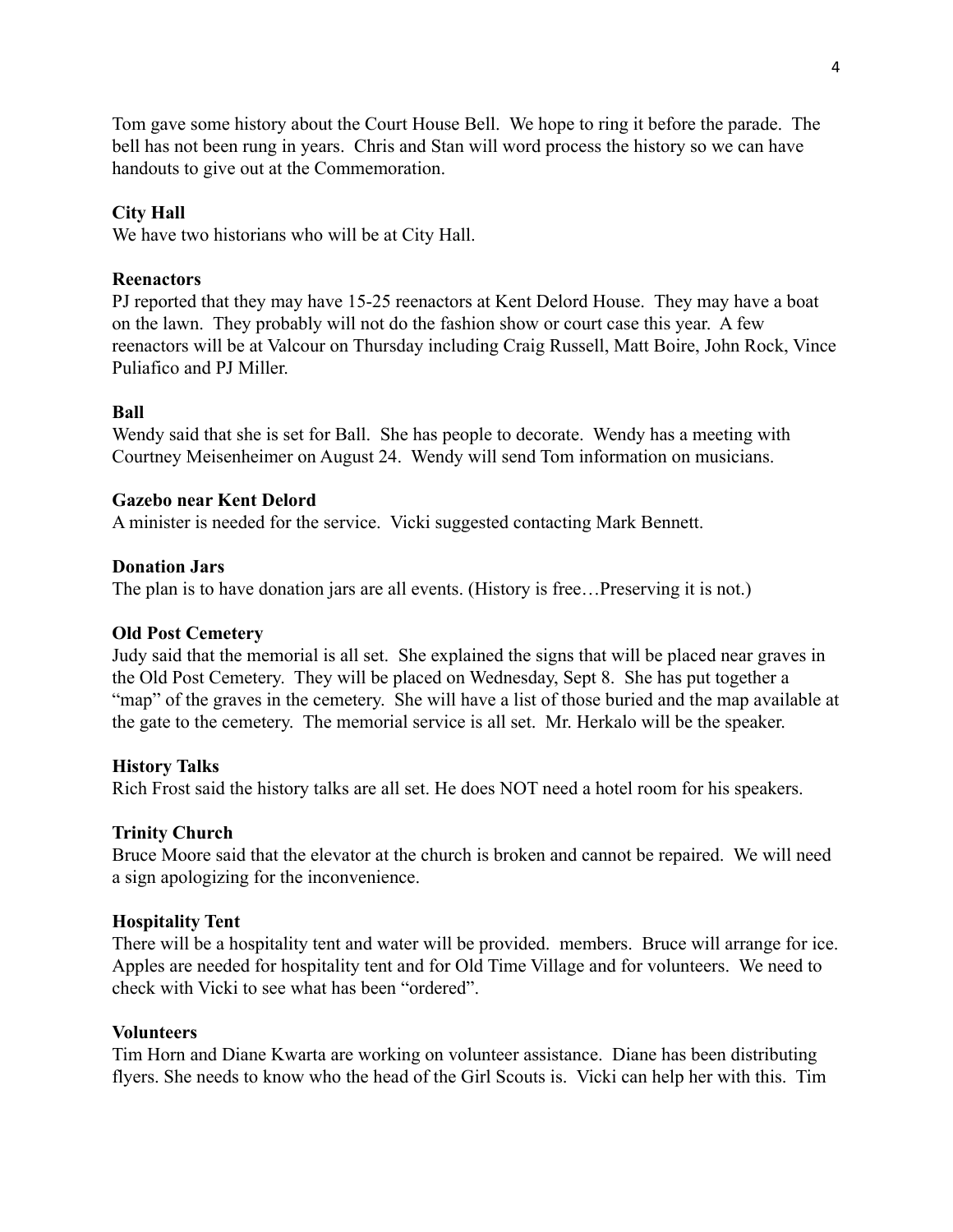and Diane will go to the college when the students return. Rich said classes resume Aug 30. Tim is also in contact with Plattsburgh High School.

# **Parade**

Vicki said that planning for the Parade is ahead of schedule. The Sailing Masters will also perform outside of Meadowbrook. Meadowbrook will pay us. Vicki will finalize with Sandra Geddes. Vicki is also working with Paul Storms on the Beat Retreat.

### **Veterans, Military and First Responders**

Linda reported that we will be honoring all veterans, military and first responders on Friday night. Tom came up with the quote: "Those Who Serve and Those Who Save".

### **Barber shoppers**

Jim reported that the barbershops are ready to perform at Riverside.

### **Information Booth**

Tom asked if we should sell bottled water and snacks at the information booth. Selling bottled water and snacks for \$1. each might be worthwhile. Tom will see what Sam's will give us. PJ said he could pick up from Sam's.

Tim and Tom are planning to pick up the Information Book on Monday or Tuesday and take it to Linda's house to assemble it and paint it. Volunteers are welcome.

### **Public Health**

Chris reported that United Way donated 500 cloth masks and 150 20z spray bottles of sanitizer. She will check to see what posters might be appropriate to hang at the Battle of Plattsburgh Commemoration. Vicki said that the Chamber has appropriate posters that can be printed out.

**The next meeting** would be Thursday, **August 26 at 4pm** in the Community Meeting Room of the Government Center.

Meetings will be **weekly**. Please mark your calendars for August 26 and September 2.

## **Adjournment**

Meeting adjourned at 5:25pm.

Respectfully submitted: